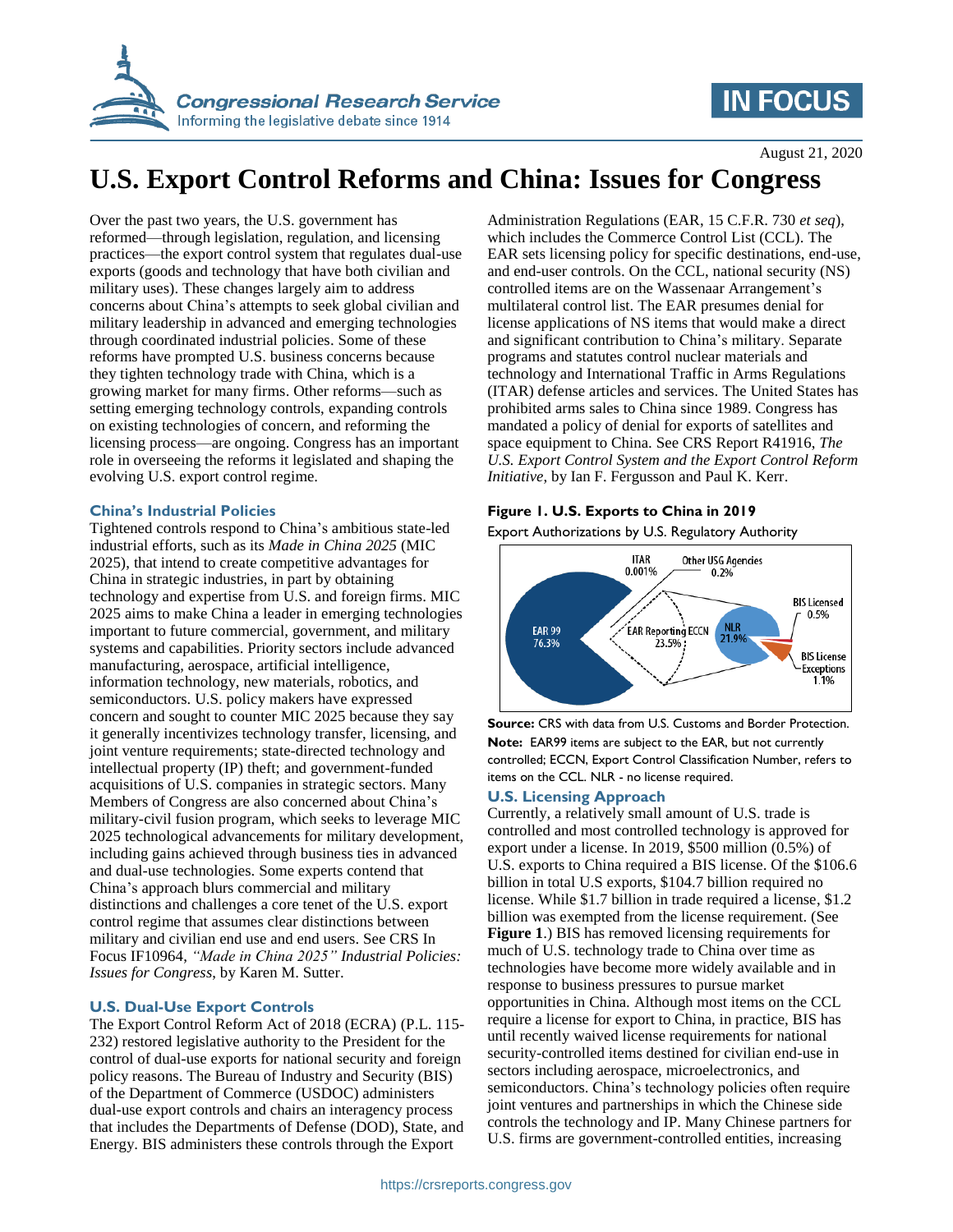#### U.S. Export Control Reforms and China: Issues for Congress

the possibility that U.S. technology could be advancing China's government and military capabilities.

#### **Surveillance and Crime Controls**

ECRA defined dual-use explicitly to include lawenforcement applications. Crime control equipment requires a license for export to China, but does not carry a presumption of denial. U.S. government and congressional concern about China's human rights abuses against Muslim minorities in China's Xinjiang region and other surveillance have prompted tighter U.S. scrutiny of exports to China of surveillance and crime control and detection technologies.

#### **BIS Entity List**

The Trump Administration has used the BIS Entity List (EL) to restrict dual-use trade with China by placing several Chinese state-tied technology firms of concern (e.g., ZTE, Huawei, and Fujian Jinhua) on the list. The EL identifies persons involved, or with the potential to be involved, in activities contrary to U.S. national security or foreign policy interests. BIS typically requires a license for U.S. shipments of EAR items to those listed. BIS presumes denial for some parties, but still can approve licenses on a case-by-case basis. BIS has allowed a temporary general license authorizing some transactions with Huawei that it is now rescinding. BIS has also amended rules that restrict Huawei's ability to acquire chips from any source using U.S.-controlled equipment. Some industry groups have criticized unilateral controls, preferring to advance controls multilaterally, to avoid advantaging foreign competitors and fostering workarounds. In this instance, however, U.S. semiconductor design, software, and equipment play a critical role in China's development. In June 2020, DOD released a list of 20 Chinese military firms operating in the United States under reporting requirements established in the Strom Thurmond National Defense Authorization Act for FY1999 (P.L. 105-261). Ten of the listed firms are not on the EL and others are only partially listed, raising questions about the EL's comprehensiveness and its ability to differentiate military and civilian end-use within the same Chinese corporate structure. The recent extension of an export licensing requirement to military end-users in China, in addition to military end-uses, arguably heightens the need for a comprehensive EL.

#### **ECRA-Reforms**

ECRA called for tightening U.S. licensing practices. It included requirements to reform foreign availability determinations by focusing more on quality in ascertaining to what extent a global alternative is comparable to a U.S. technology. Foreign availability determinations can justify decisions on specific and general controls in an effort to avoid undermining U.S. industry competitiveness. ECRA also clarified that U.S. controls apply to re-exports regardless of the structure of the underlying transaction, including identification and consideration of any foreign participant to a license with significant ownership interest. This requirement increases scrutiny of China's joint ventures and other collaboration. In response to these reforms, the Administration has proposed to cancel the license exemption for civilian end-users for NS items, require more detail on ultimate end-users, and require a second U.S. license for technology re-exports from Hong

Kong to mainland China. With the U.S. government decision to no longer treat Hong Kong separately from China (E.O. 13936), BIS also may tighten U.S. exports to Hong Kong.

ECRA also required the President to establish an interagency process to establish new controls on emerging technologies and other critical technologies of concern including through a review of the CCL—and regulate their release to foreign persons. ECRA stipulated that, at a minimum, exports of such technology to China would require a license. In October 2018, BIS launched a rulemaking process, but has only issued a few determinations thus far to establish new controls over emerging technologies. BIS has drafted an approach for foundational technologies that is under review. The absence of new technology controls arguably impedes not only ECRA implementation but also congressional reforms that expanded the authority of the Committee on Foreign Investment in the United States (CFIUS) to review Chinese and other foreign investments in critical and emerging technologies below a traditional threshold of foreign control (Title XVII, P.L. 115-232). CFIUS can only act against noncontrolling foreign investments if the technologies involved in the transaction are controlled.

ECRA reformed the U.S. government's decisionmaking process and strengthened national security perspectives. It introduced a role for the Director of National Intelligence to assess risks and required BIS to coordinate with DOD on commodity classifications, which determine when a license is required. ECRA called for a review of the interagency dispute resolution process, which some have criticized as allowing BIS to determine the outcome of appeals for licensing decisions on China. ECRA also expanded licensing authority to consider the effects of a particular license on the U.S. industrial base, arguably broadening national security considerations in licensing decisions.

#### **Issues for Congress**

Several issues are before Congress for possible oversight and examination, including

- The status of ECRA implementation and areas of potential concern and whether the pace and scope of action and reforms are sufficient.
- The global context of dual-use controls and practices by key U.S. trading partners to determine if more multilateral controls and reforms should be pursued.
- The status of the interagency process to create controls in emerging and foundational technologies and related reforms in classification determinations and licensing decisionmaking, including for escalated cases.
- Closer scrutiny of China-related licensing decisions, justifications, waivers, and exceptions.
- Potential enhanced reporting that is more frequent and regularized (e.g., quarterly) to provide more detail on licensing reforms in practice including information on ultimate end-users and firms tied to China's militarycivilian fusion programs and pilot zones.

**Ian F. Fergusson**, Specialist in International Trade and Finance

**Karen M. Sutter**, Specialist in Asian Trade and Finance